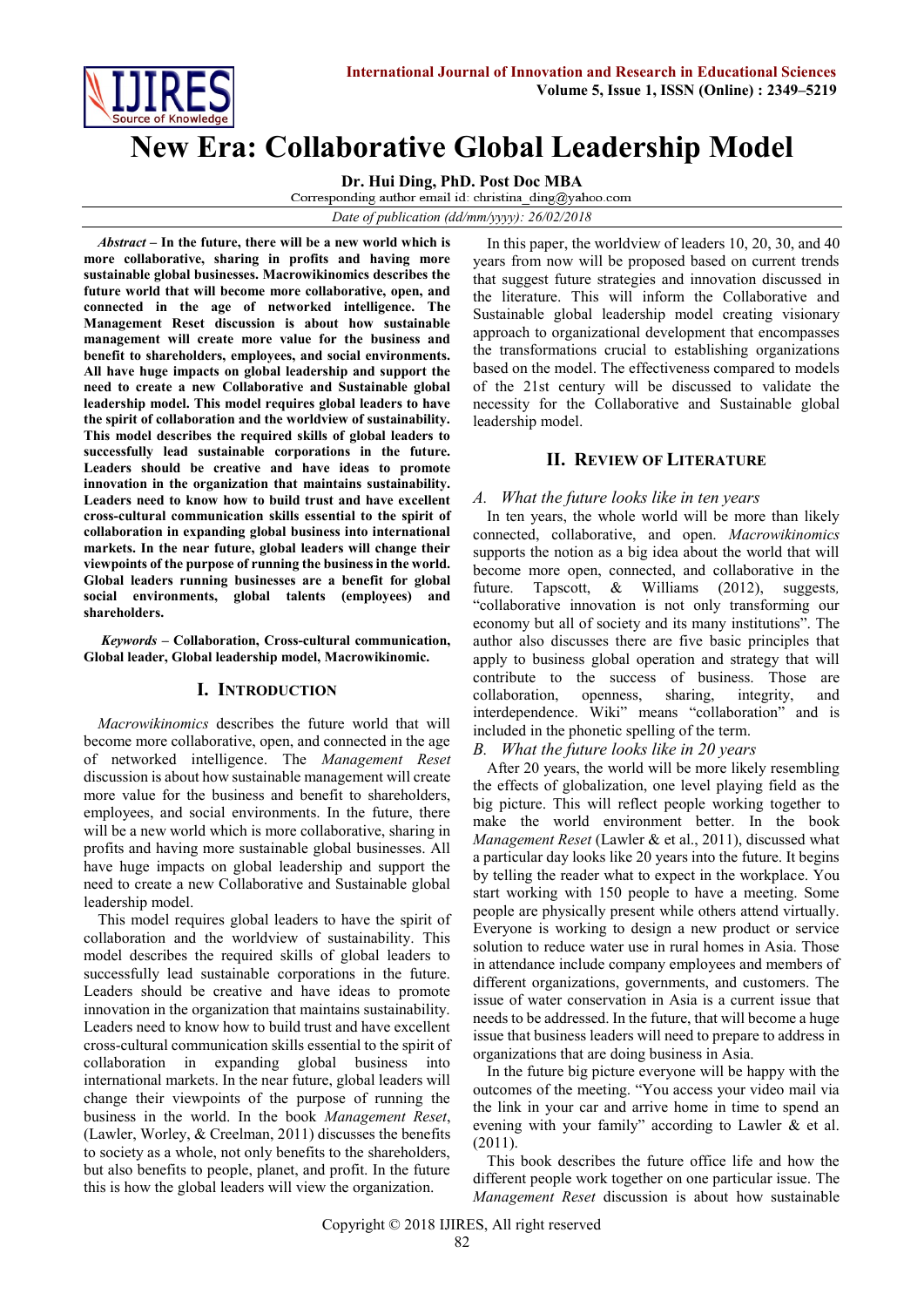

management will create more value for the business and benefit not only to shareholders, but also benefit to employees, and social environments.

## *C. What the Future Looks Like in 30 years*

Thirty years into the future there will be two events that occur:

1. Technology will become extremely important. Due to technological advancement human beings may become super smart since they are tasked with learning new technologies in performing their work. In the book, *The Singularity is Near*, Kurzweil (2005) talks about putting these miniscule supercomputers inside human brains will create unlimited intelligence in human beings. He also addresses another purpose of the singularity movement is making human immortality. Kurzweil (2005) thinks people will be immortal when people are smart enough through neural implants. Kurzweil identifies 2045 when the singularity will occur.

2. There will be more likely a multipolar world. In the book Five Roads to the Future, the author Starobin (2009) talks about five possible paths into the future which include a multipolar world, the Chinese century, the return of the global city state, universal civilization, and chaos. I think the most likely is a multipolar world. The least likely is Chaos.

A multipolar world means there will be a few countries which can establish regional hegemonies in their neighborhoods. Hegemonies are leadership or dominance especially by a state or social group (http://oxforddictionaries.com/definition/english/hegemon y). Those countries could include United States in North America; China, India and Japan in Asia; Russia in Asia and Europe; United Kingdom and Germany in Europe.

Chaos means in the future there will be a leadership vacuum in the world. There are huge opportunities in the world for global elite-business leaders, university executives, political leaders etc. Globalization and advanced technology make the return of the global city state possible. As a result, we can see, there are a lot of multinational corporations in the world. Globalization becomes a trend. Chinese Century means China will become a super power country in the world. Global Government means the whole world will be legislated by one type of government. The order from the mostly likely to the least likely are as the followings: Multipolar world: most likely; the return of the global city state second likely; Chinese century: third likely; the Universal civilization forth likely; Chaos: least likely.

So in the future politically the whole world will become more regional, yet economics will be more global.

# **III. MODELS AND METHODOLOGY**

*A. Model one: Collaborative Global Leadership Model* 

Within 10 years the global leadership model will experience the following:

• *Macrowikinomics* requires the global leaders to have more skills to adapt the more collaborative world. Global leaders need to have a global mindset to view the world as a whole. Global leaders need to have excellent international communication skills.

- *Macrowikinomics* also requires the global leaders to have the spirit of collaboration. Collaboration is extremely important for the businesses to operate successfully in global environments.
- *Macrowikinomics* promotes business globalization. With the development of technologies and more open world, globalization becomes a trend.
- *Macrowikinomics* requires the global leader to have innovative thinking and the ability to adapt new technologies. Since the world will become more connected, global leaders need to have the global perspective to lead the organization to be successful.
- *Macrowikinomics* mentions that in the future the world will become more open, collaborative and connected. There is one important element to make it happen that is "trust". This will become a big topic for the global leaders if they want to lead the organization successfully in a more connected world. For example, multinational corporations create many offices or branches in different countries. There are many employees in different countries. How to engage the diverse employees are becoming a hot topic. The core is to create the relationship of trust.
- *Macrowikinomics* will make the global leaders more connected. Since no individual leader or individual organization can do big things on their own, they have to work with organizations to have win-win situation. Also with the advancement of technology and globalization, the world becomes more interdependent which provides the global leaders' opportunities to work together.
- According to the trends described in *Macrowikinomics*, the whole world will become more open, connected and collaborative. That requires global leaders to have a new way to lead. The leadership model in Figure 1 places trust at the center (Ding, 2013). The model's perimeter components are comprised of innovative thinkers, a global mindset, excellent communication, focus on performance, and leading people by example.



Fig. 1. Leadership Model

Innovative thinker: Leaders should have innovative thoughts and promote innovation in the organization.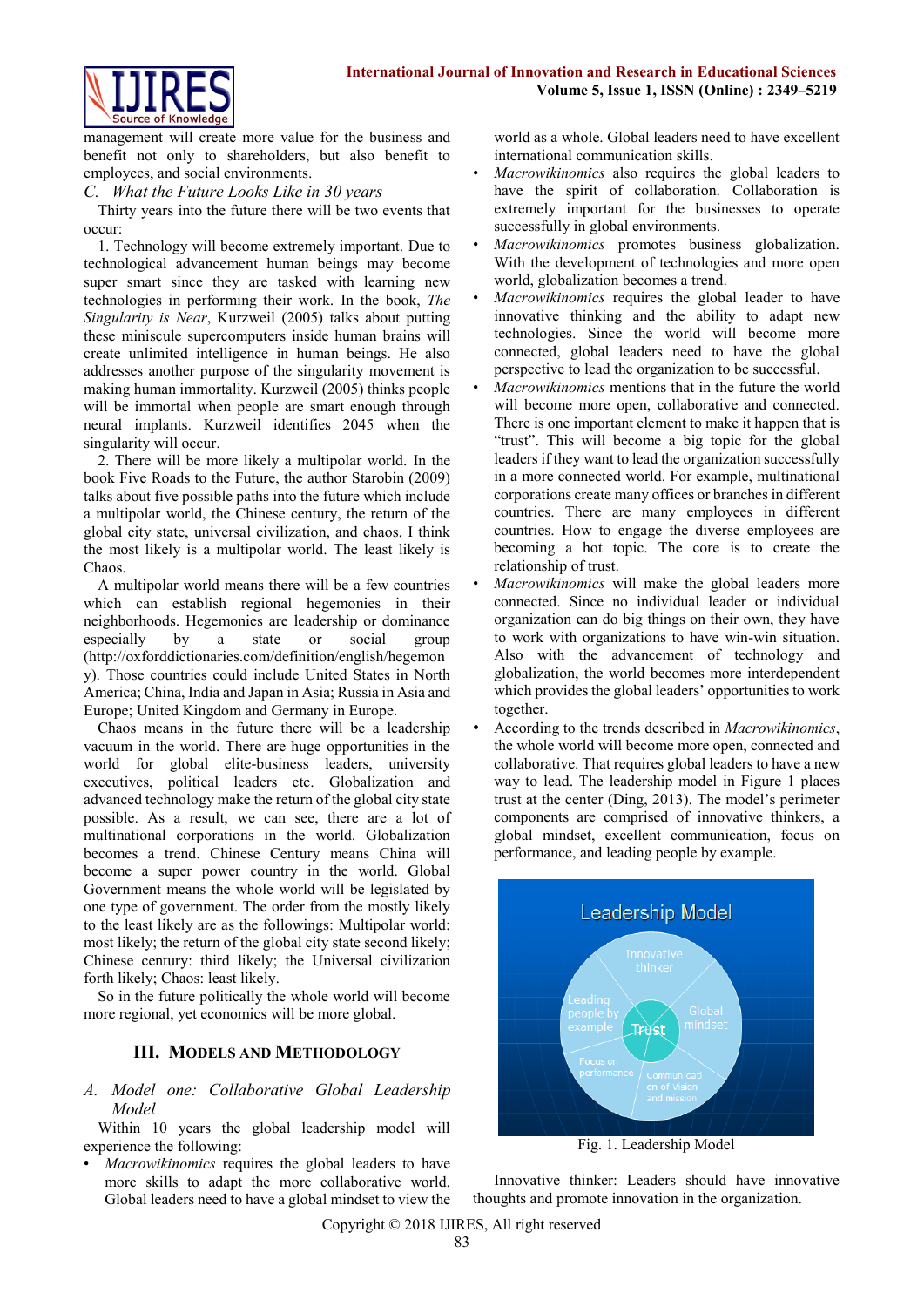

- Global mindset: Leaders need to have a global mindset. They need to have insights of viewing the whole world as a whole.
- Excellent communication: Leaders must be good at communication. They need to communicate with their subordinates about the vision and mission of the whole organization.
- Leading people by example: A good leader should lead employees by example.
- Focus on performance: Leaders need to evaluate diverse employees fairly based on their performance.
- *B. Model two: Sustainability Global Leadership Model*

Within 20 years the global leadership model will experience the following:

With technological development and globalization, it becomes more complicated for the multinational corporations to maintain competitive advantage in global environments. Global leaders need to understand how to lead effectively and find the opportunities for expanding the business and operating the business successfully. Eventually, global leaders need to know how to maintain the organization to have long term growth.

In this section "How has Sustainability influenced Global Leadership?" will be addressed. As a professor with a concentration in global leadership the view of globalization is that it has become a trend. In the book Management Reset, Lawler et al. (2011) discuss how sustainable management will create more value for the business and make the organization perform well not only in finance, but also in the social environment and employees' retention. Organizational sustainability is very important to the organization's competitive advantage. How this sustainability management is related to global leadership?

In order to keep sustainability and create more value for the organization, the global leaders need to have more skills as in Figure 2. Global leader's skills indicate. New technology will make global thinking a requirement for future leaders. Exporting office and "white collar" work around the world will be the norm. "Computer programmers in India can communicate with designers in Italy to help develop products that are manufactured in Indonesia and sold in Brazil." Global business barriers will be broken down by technology when it previously seemed insurmountable. Businesses will be challenged to compete in a global marketplace with leaders who are stuck in local thinking. Leaders who can make globalization work in their organization's favor will have a huge competitive advantage.

- Openness: Global leaders need to have a more open mind and attitude. Global leaders need to have the skills to understand how the organization not only benefits the shareholders, but also benefits diverse employees and the world environment.
- Be creative: Global leaders need to be creative to catch new opportunities to keep the organization sustainable.
- Building trust: Global leaders need to know how to build trust between diverse employees worldwide. Global leaders can keep the talented diverse employees through creating trust.
- Multiple perspectives: Global leaders need to hold different perspectives related to organization's sustainability.
- Excellent cross-cultural communication skills: Global leaders need to be able to communicate directly from diverse employee's viewpoints.

In conclusion: Global leaders need to have more skills to maintain sustainable companies. Those skills include being open-mind, creative thinking, building trust, multiple perspectives and excellent cross-cultural communication.



# *C. What the Future Global Leadership Looks Like in 30 Years*

In the near future, global leaders will change their viewpoints of the purpose of running the business in the world. In the book *Management Reset*, (Lawler et al., 2011) discuss the benefits to society as a whole, not only benefit to the shareholders, but also benefit to people, planet and profit. In the future this is how the global leaders will view the organization.

Two figures are drawn to compare the difference between profit distributions and a current company's model and the future global sustainable business model.



Fig. 3. Current Running Business-Profit Distributions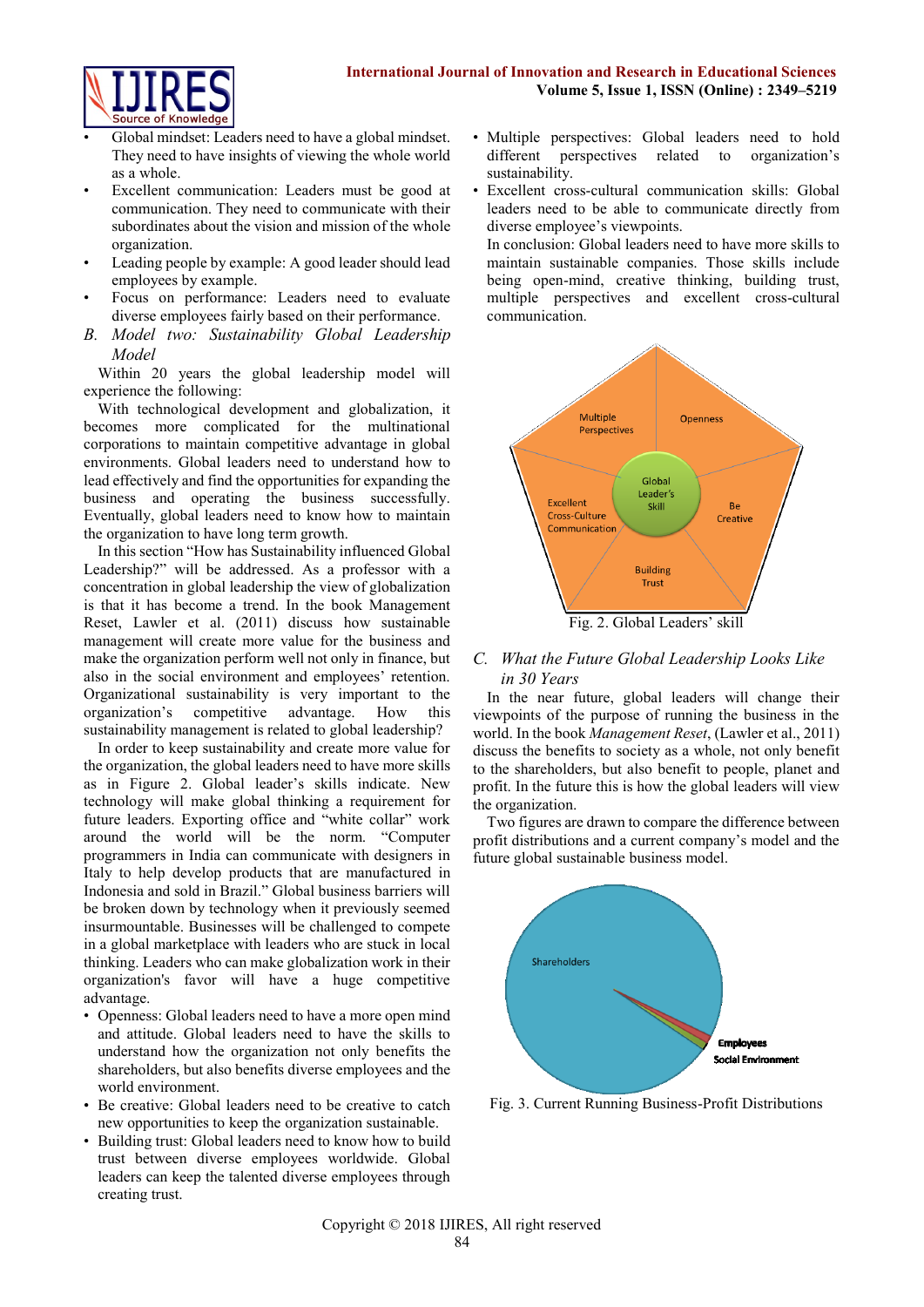



Fig. 4. Future Global Sustainable Business Model

From the above figures, we can see, currently most profits are for the shareholders. In the future, global leaders will change the purpose of operating a business. In the future, global leaders operating businesses will benefit global social environments and global talents (employees) and shareholders. The assumption is there are almost equal portions of the profitability.

## *The reasons are the followings:*

1. In the future, more and more multinational corporations will do business in global environments. To develop a good global environment will become one of the purposes of operating business worldwide by global leaders.

2. In the future, keeping talented employees is one of the key elements to maintain the organization's sustainability. If the organization treats the employees well, the organization can keep the talented people and motivate these employees to do a better job.

For example, Google is a high tech company. This company is a profitable company; their employees' turnover rate is much lower than other high tech company. Why? Google provides a lot of benefits to employees and a very good working environment for them. There are fitness rooms, a swimming pool, massage chairs, etc. There are nap rooms, during the break time; the employees even can have a short nap. In the future, if every high tech company treats the employees nicely, the turnover of employees will be very low. That will also increase the loyalty of the employees. It will benefit employers as well by increasing the company's productivity and profitability.

3. In the future, global leaders will not make financial profit the first priority; however earning profit is still one of the important purposes to operate a global business.

In conclusion: In the near future, global leaders will change their viewpoints of the purpose of running the business in the world. Global leaders running businesses are a benefit for global social environments, global talents (employees), and shareholders.

Tools, methods and strategies could be utilized to increase the chance of positive changes in the future versus negative changes.

specific trends and apply it to business operation and strategy.

When a company composes a business strategy, it needs to predict the future trend. Global economies have forced governments and industries to work in ways unimagined due to their interconnectedness. The three underlying trends that connect six drivers include demographic shifts, reshaped Global power structure and disruptive innovation. The demographic shifts comprise urbanization, a widening divide between countries with a younger and aging population, and a growing middle class (.http://www.ey.com/GL/en/Issues/Business-

environment/Six-global-trends-shaping-the-business-

world, 2013) For example, a high tech company needs to predict and catch the development of advanced technology. In looking at one of the six long term trends "Rapid technology creates a smart global, mobile world" we can see that the digital evolution over the past 25 years has had rapid growth, yet we are not smarter or more connected though we have become more interconnected (Ey.com/ Rapid-technology-innovation-creates-a-smart--mobile-

world, 2013). An example is Apple Computer, Inc. has a different kind of IPhone, I pad, etc. Customers like different kinds of products. Consumers want more powerful devices and applications while businesses want more cost effective technology to handle more complex challenges. Apple just announced its new iPhones recently, the IPhone 5s and the iPhone 5s. The disruption and realignment of many industries and the explosion of data and analytics will evolve with similar technologies to what Apple Computer has developed (Ey.com/ Rapid-technology-innovationcreates-a-smart--mobile-world, 2013).

Global leaders need to compose the business strategy. They need to have global thinking and innovation. So they need to have the ability to have innovative thinking and have the insight to catch the new development of technology. Global leaders must adapt to new technologies, new theories, and new business environments.

When the leaders have innovative thinking and a global mindset, they may bring the positive impact into the business. More leaders have the ability to analyze the trend and more businesses will become profitable. The businesses will have more of a positive impact to the external environments. Eventually this will increase the chance of positive changes in the future. One positive anticipated change is cloud computing. By 2016, Forbes' Global 2000 companies are predicted to use public cloud services based on Gartner, a consultancies discussion of future trends. Infinitely flexible utilities will replace much of the current IT hardware, software and database markets. Cloud computing will initially reduce initial and recurring costs for IT buyers, lowering risks and increasing flexibility (Ey.com/ Rapid-technology-innovation-creates-a-smart- mobile-world, 2013).

# **IV. METHODS**

Trend analysis is useful in the business field and global leadership concentration. Trend analysis is to analyze the

# **V. STRATEGY**

In today's global economy organizations need to focus on both their social responsibility and environmental bottom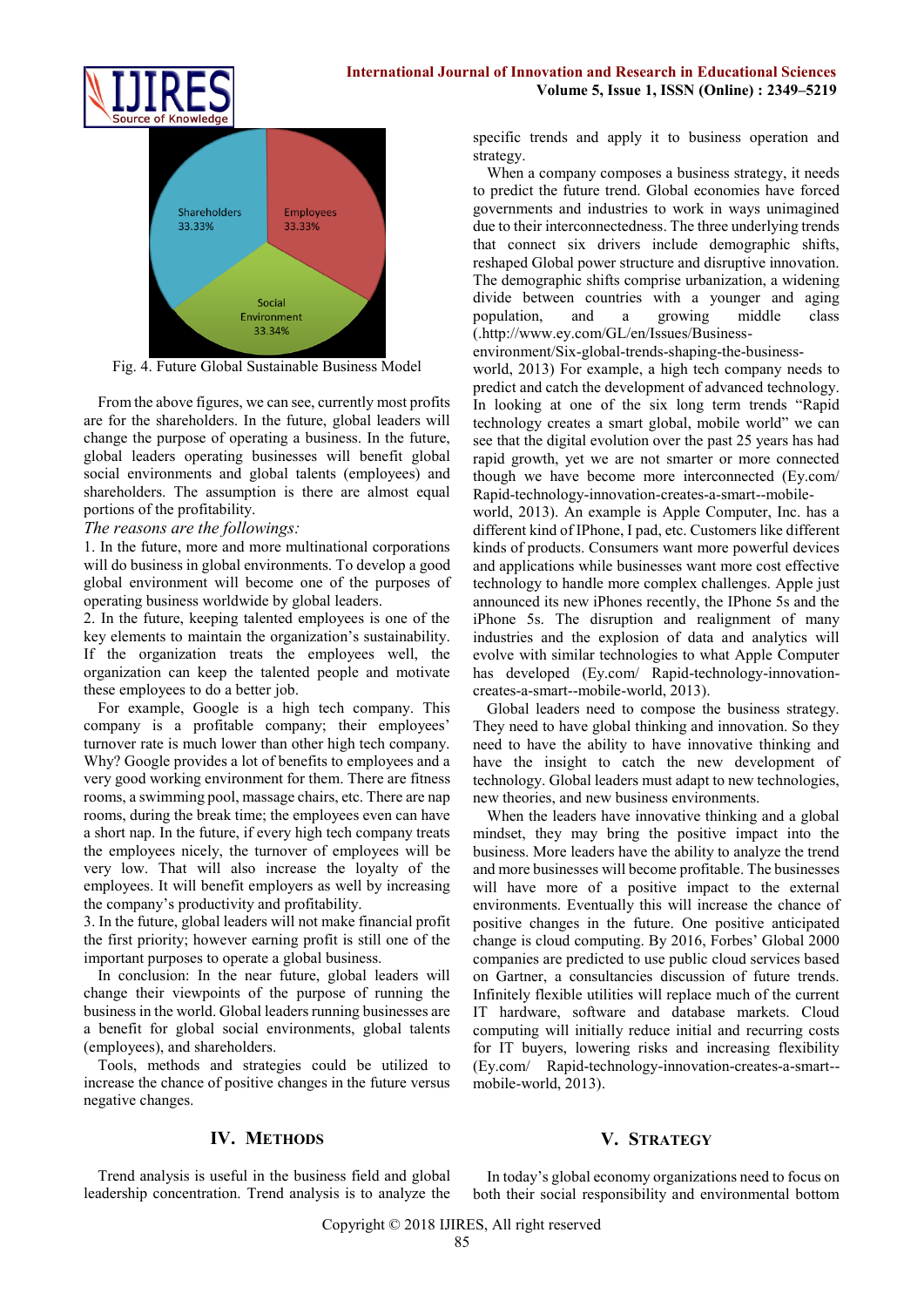

lines (Lawler et.al, 2011). In the near future, global leaders will change their viewpoints of the purpose of running the business in the world. Global leaders running businesses are a benefit for global social environments, global talents (employees) and shareholders. High potential leaders believe developing an understanding of other cultures is not just an obligation but an opportunity (Goldsmith & Walt, 1999).

In the book *Management Reset*, (Lawler et al., 2011) discusses the benefits to society as a whole, not only benefit to the shareholders, but also benefit to people, planet and profit. In the future this is how the global leaders will view the organization. That will increase the chance of positive changes in the future versus negative changes.

Since governments and organizations are looking to reduce their carbon footprint, cleantech will become the second industrial revolution. This will be a low carbon resource efficient economy. Adaptation to adapt to change will spur an interest by businesses to develop strategic plans to adapt to change. A survey of corporate leaders whose organizations make more than 1 billion dollars in revenue reveals that "cleantech is an organization-wide or businessunit-level initiative for 89% of respondents; 33% spend 3% or more of total revenues on cleantech and 75% expect cleantech spending to increase over the next five years." Governments that see cleantech as a strategic platform for fostering innovation and job creation in establishing local industries includes China. Bloomberg Energy Finance suggests the investment in cleantech was double that of 2006 with an increase of 30% from 2009 to 2010. This was five times the amount recorded in 2004 (Ey.com/ Cleantech-becomes-a-competitive-advantage, 2013).

Energy use from emerging markets will contribute 93% between 2019 and 2035. China alone will see its energy needs increase by 75% according to the International Agency Energy Report (IEA), World Energy Outlook, 2010).

# **VI.FINDINGS**

The findings reveal that the Collaborative and Sustainable Global Leadership Model is very useful for future global leadership. The future world will become more collaborative, open and connected in the age of networked intelligence. There are several impacts on global leadership. *Macrowikinomics* requires the global leaders to have more skills to adapt the more collaborative world. *Macrowikinomics* also requires that global leaders have the spirit of collaboration It also promotes business globalization. This concept will make global leaders more connected as well. Since no individual leader or individual organization makes major transformation independently, they have to work with organizations to achieve a win-win. Students need to learn motivation and communication skills to be well-suited to changes which will be brought by *Macrowikinomics.*

All have huge impacts on global leadership and support the need to create a new Collaborative and Sustainable global leadership model. This model requires global leaders to have the spirit of collaboration and the worldview of sustainability. Leaders should be creative and have ideas to promote innovation in the organization that maintains sustainability. Therefore, an opportunity to stake out and capture a strategic competitive position presents an opportunity for governments, innovators, investors, and corporations moving to a low-carbon, resource-efficient economy (Ey.com/ Cleantech-becomes-a-competitiveadvantage, 2013). Leaders need to know how to build trust and have excellent cross-cultural communication skills essential to the spirit of collaboration in expanding global business into international markets for this to occur seamlessly.

In the near future, Global leaders will change their viewpoints of the purpose of running the business in the world. Operating a business should not be at the expense of environmental stewardship and social responsibility since organizations were not designed for change, but were designed for stability. In today's global economy organizations need to focus on both their social responsibility and environmental bottom lines (Lawler et.al, 2011). Global leaders running businesses are a benefit for global social environments, global talents (employees) and shareholders. High potential leaders believe developing an understanding of other cultures is not just an obligation but an opportunity (Goldsmith & Walt, 1999).

#### **VII.CONCLUSION**

In summary, *Macrowikinomics* is a worldview about how the world will become more open, more connected and more collaborative in the future. In the future, there will be a new world which is more collaborative, sharing in profits and having more sustainable global businesses. In the future technology will become extremely advanced. Human beings may become super smart, yet technology like smart phones and mobile devices will not be what make them smart though they are more interconnected. Globalization becomes a trend.

The future world will become more collaborative, open and connected in the age of networked intelligence. There are several impacts on global leadership. *Macrowikinomics* requires the global leaders to have more skills to adapt to a more collaborative world. *Macrowikinomics* also requires that global leaders have the spirit of collaboration. It also promotes business globalization. This concept will make global leaders more connected as well. Since no individual leader or individual organization makes major transformation independently, they have to work with organizations to achieve a win-win. Students need to learn motivation and communication skills to be well-suited to changes which will be brought by *Macrowikinomics.* Technology alone will not achieve this competitive advantage though it will enhance the ability to connect.

All have huge impacts on global leadership and support the need to create a new Collaborative and Sustainable global leadership model. This model requires global leaders to have the spirit of collaboration and the worldview of sustainability. The Collaborative and Sustainable Global Leadership Model is very useful for future global leadership. In the near future, Global leaders will change